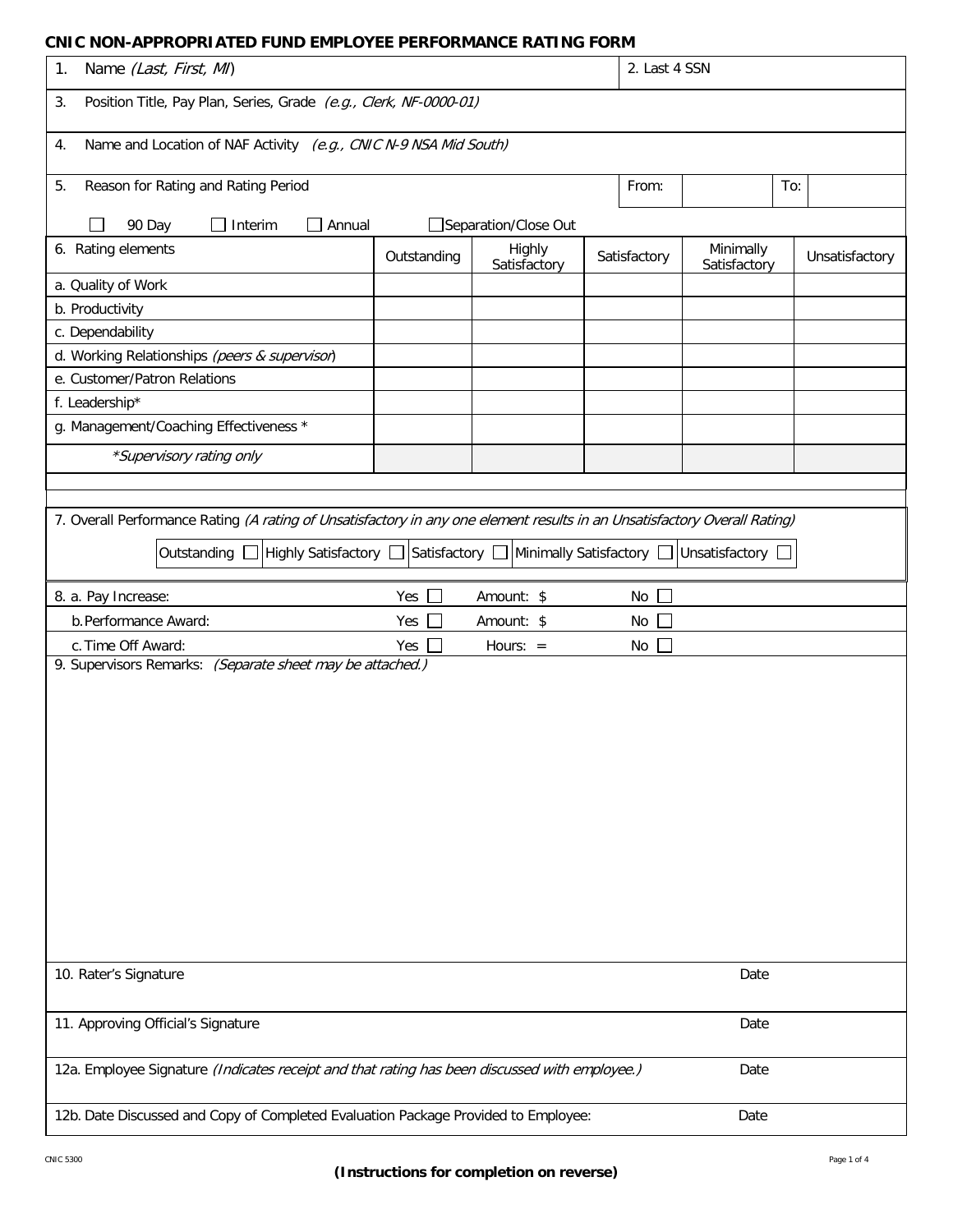**6** \*Rate non-supervisors using elements a. through e. Rate supervisors using a. through g.

## **NOTE: A rating of "Unsatisfactory" must be delayed and a Letter of Caution must be issued**

| <b>RATING ELEMENTS</b>                                                                                                                                                                                                     | Outstanding                                                                                                                                                                                                                                                                                                                                                                                                                                                                                                                                                                 | <b>Highly Satisfactory</b>                                                                                                                                                                                                                                                                                                           | Satisfactory                                                                                                                                                                                                                                                                                                                                        | Minimally<br>Satisfactory                                                                                                                                                                                                                                                                                                                      | Unsatisfactory                                                                                                                                                                                                                                                                                                                                                  |  |
|----------------------------------------------------------------------------------------------------------------------------------------------------------------------------------------------------------------------------|-----------------------------------------------------------------------------------------------------------------------------------------------------------------------------------------------------------------------------------------------------------------------------------------------------------------------------------------------------------------------------------------------------------------------------------------------------------------------------------------------------------------------------------------------------------------------------|--------------------------------------------------------------------------------------------------------------------------------------------------------------------------------------------------------------------------------------------------------------------------------------------------------------------------------------|-----------------------------------------------------------------------------------------------------------------------------------------------------------------------------------------------------------------------------------------------------------------------------------------------------------------------------------------------------|------------------------------------------------------------------------------------------------------------------------------------------------------------------------------------------------------------------------------------------------------------------------------------------------------------------------------------------------|-----------------------------------------------------------------------------------------------------------------------------------------------------------------------------------------------------------------------------------------------------------------------------------------------------------------------------------------------------------------|--|
| a. Quality of Work<br>Consider thoroughness,<br>accuracy, & effectiveness.<br>Completes or assists in<br>completing goals &<br>objectives; adherence to<br>policy<br>b. Productivity                                       | Ahead of plan<br>producing desired effect<br>with little supervision.<br>Exceptionally thorough<br>and accurate. Adheres<br>to policy, identifies<br>improvements.<br>Handles extraordinary                                                                                                                                                                                                                                                                                                                                                                                 | On plan producing<br>desired effect with<br>little supervision.<br>Thorough and<br>accurate. Adheres to<br>policy, identifies<br>improvements.<br>Above average volume                                                                                                                                                               | On or nearly on plan<br>with no serious<br>deficiencies and<br>moderate supervision.<br>Generally accurate.<br>Adheres to policy<br>Work volume meets                                                                                                                                                                                               | On or nearly on plan and<br>meets standards after<br>feedback & corrections;<br>Requires supervision.<br>Work needs<br>improvement.<br>Adheres to policy.<br>Volume of work meets                                                                                                                                                              | Tasks are often late and<br>do not meet standards<br>after feedback or guided<br>practice. Shows a lack of<br>attention to detail and<br>needs serious<br>improvement. Does not<br>follow policy.<br>Work volume does not                                                                                                                                       |  |
| Consider completion of<br>assignments, & effectiveness<br>of work performed. Volume<br>of work & ability to meet or<br>exceeding deadlines.                                                                                | volume of work. Highly<br>efficient.                                                                                                                                                                                                                                                                                                                                                                                                                                                                                                                                        | of work Efficient.                                                                                                                                                                                                                                                                                                                   | all and may exceeds<br>some standards.                                                                                                                                                                                                                                                                                                              | minimal standards.<br>Improvement desired.                                                                                                                                                                                                                                                                                                     | meet minimal standards.                                                                                                                                                                                                                                                                                                                                         |  |
| c. Dependability:<br>Consider reliability,<br>timeliness, capableness,<br>competency, efficiency, and<br>conscientiousness of work<br>performed.                                                                           | Difficult assignments<br>handled intelligently and<br>effectively. Complicated<br>or controversial<br>subjects are presented<br>or explained effectively<br>so desired outcomes<br>are achieved. Solution<br>oriented. Succeeds<br>with basic direction and<br>without direct<br>supervision.                                                                                                                                                                                                                                                                               | Demonstrates<br>performance that<br>exceeds expectations<br>in critical areas.<br>Develops/implements<br>workable, cost<br>effective solutions to<br>meet organizational<br>goals.<br>Works with minimal<br>direct supervision.                                                                                                      | Demonstrates good,<br>sound performance<br>that meets<br>organizational goals.<br>Supports workable,<br>cost effective<br>approaches to<br>projects and change<br>initiatives.<br>Responsive to direct<br>supervision.                                                                                                                              | Demonstrates sound<br>performance that meets<br>organizational goals.<br>Carries out assignments<br>with written direction and<br>supervision. Works on<br>non-difficult assignments<br>only.<br>Requires assistance with<br>prioritizing and<br>scheduling.                                                                                   | Regularly fails to complete<br>assignments on time or<br>with little degree of<br>accuracy. Needs constant<br>supervision and counseling.                                                                                                                                                                                                                       |  |
| d. Working Relationships<br>Consider interest,<br>enthusiasm, team- work,<br>willingness, behavior,<br>flexibility, & cooperation                                                                                          | Recognized as a<br>problem solver. Exerts<br>and demonstrates a<br>major positive<br>influence, by example,<br>on program<br>implementation.<br>Contributes<br>substantially to<br>organizational growth<br>and cohesiveness.<br>Highly respected by<br>supervisors and peers.<br>Improves cooperation<br>among participants in<br>the work and prevents<br>misunderstandings.                                                                                                                                                                                              | Practices constructive<br>problem-solving and is<br>able to build<br>confidence in team<br>members.<br>Actively listens to<br>others. Reports up<br>and down routinely<br>with all team<br>members. Fosters a<br>polite, respectful and<br>trusting relationship<br>with others and<br>between others.<br>Assumes the lead<br>often. | Is polite, respectful<br>and develops<br>working relationships<br>with others. Able to<br>work well with others<br>to solve problems<br>and find solutions.<br>Agrees to lead or<br>take assignments<br>when asked by<br>management. Is<br>able to offer<br>opposing views.<br>Accepts decisions of<br>majority with<br>reservations.               | Avoids taking<br>assignments on team<br>efforts. Attitude<br>prevents productive<br>relationships. Goes<br>along to get along on<br>most issues. Has<br>potential to be a<br>productive team<br>member but may lack<br>the motivation.                                                                                                         | Blames, labels and<br>generalizes. Tendency to<br>withhold help,<br>information, or resources<br>from others.<br>Complains without<br>following channels. Often<br>does not verify facts or<br>speaks without knowledge<br>- contributing to rumors<br>and morale problems.<br>Typically waits for others<br>to act. Rigid point of<br>view. Not a team player. |  |
| e. Customer/Patron<br><b>Relations</b><br>Responsive to customer<br>needs. Demonstrates<br>attentiveness & courtesy.<br>Maintains accurate<br>knowledge relative to<br>products, services, policies &                      | Able to work through<br>complicated and<br>controversial issues with<br>internal/external<br>customers.                                                                                                                                                                                                                                                                                                                                                                                                                                                                     | Actions & attitude<br>greatly enhance area<br>of responsibility on a<br>regular basis                                                                                                                                                                                                                                                | Actions and attitude<br>contribute to positive<br>feedback.                                                                                                                                                                                                                                                                                         | Actions and attitude<br>may contribute to<br>positive feedback at<br>times but there is room<br>for improvement.                                                                                                                                                                                                                               | Actions & attitude harm<br>relationships & generate<br>complaints.                                                                                                                                                                                                                                                                                              |  |
| procedures.<br>f. Leadership<br>Consider ability to establish<br>goals and objectives;<br>leadership of subordinates;<br>relationships with peers in<br>program area; effective<br>management of area of<br>responsibility | Able to establish and<br>complete short and long<br>term team goals and<br>objectives; maintains<br>effective relationships<br>with peers in program<br>and Command area; is<br>pro-active in managing<br>area of responsibility<br>(i.e., anticipates<br>shortfalls; potential<br>crises and resolves<br>potential Program/<br>people problems before<br>they occur.); regarded<br>as highly effective and<br>responsive by program<br>customers. Revered as<br>an effective leader by<br>others.                                                                          | Able to complete short<br>and long term team<br>goals and objectives;<br>works to establish<br>effective relationships<br>with peers in program<br>area; tries to be pro-<br>active in managing<br>problems or<br>complaints before they<br>occur. Regarded as<br>an effective and<br>responsive leader by<br>others.                | Completes short and<br>long term team goals<br>and objectives with<br>coaching; works to<br>maintain effective<br>relationships with<br>peers in workplace<br>area; tries to be pro-<br>active in managing<br>problems or<br>complaints before or<br>as they occur.<br>Regarded as a<br>responsive leader by<br>peers and the<br>program workforce. | Completes short and<br>long term assignments<br>with direct supervision<br>and with coaching; Has<br>difficulty maintaining<br>productive and effective<br>relationships with<br>others; manages<br>problems or complaints<br>by passing them off to<br>others to resolve.<br>Allows small problems<br>to grow into more<br>difficult problems | Avoids some assignments.<br>Needs direct supervision<br>and coaching with most<br>assignments. Does not<br>develop productive and<br>effective relationships with<br>others in the workplace.<br>Often passes problems or<br>complaints off or ignores<br>them. Allows small<br>problems to grow into<br>more difficult problems.                               |  |
| Managerial/Coaching<br>g.<br><b>Effectiveness</b>                                                                                                                                                                          | To be completed for incumbents in all supervisory/management positions. Consider ability to get work completed through and by<br>subordinates, delegation, fairness, communication, effectiveness in motivating subordinates, building an effective and diverse work<br>team, earning and maintaining respect of subordinates, and development of subordinates. Take into consideration any contributions<br>to the Mission and Goals of the organization and to what degree did the person being rated use their management and coaching<br>skills in those contributions. |                                                                                                                                                                                                                                                                                                                                      |                                                                                                                                                                                                                                                                                                                                                     |                                                                                                                                                                                                                                                                                                                                                |                                                                                                                                                                                                                                                                                                                                                                 |  |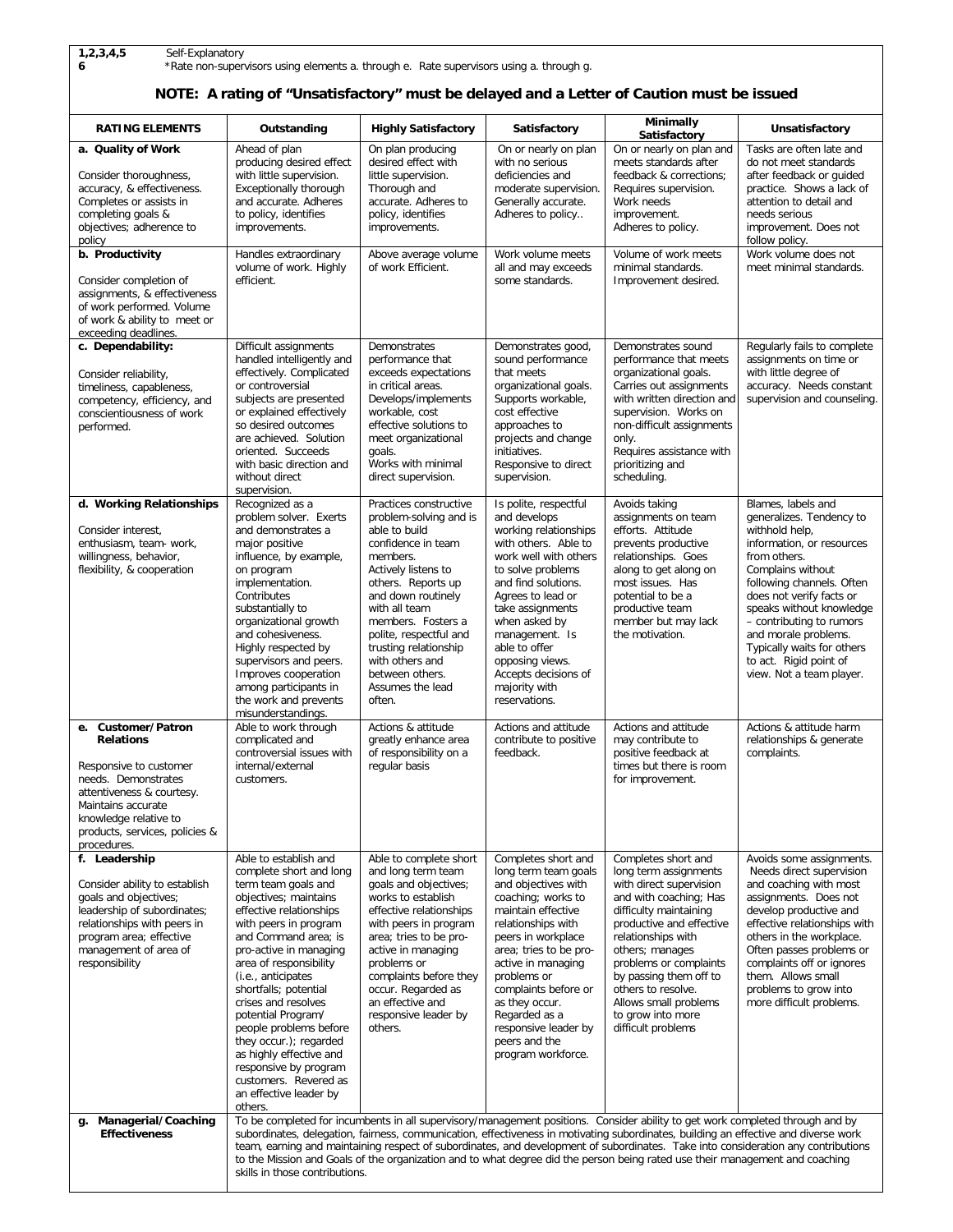**7. Overall Performance Rating** (A rating of Unsatisfactory in any one element results in an Unsatisfactory Overall Rating)

Check one of the five ratings after completing item 6.

**8. a/b/c - Pay Increase/Award:** Pay increases and awards are not automatic, and are subject to local cost controls, policies and bargaining unit agreements. Check appropriate block and include recommended amount. Pay increases and awards should be effective the first full pay period after the Approving Official approves and signs the rating form. This requires timely discussion of the appraisal and any award with the employee.

**9. Supervisor Remarks:** Provide a brief narrative that supports the ratings, note special accomplishments and provide goals for the next rating period. A separate sheet may be attached to the performance rating form.

**10. Rater's Signature:** Supervisor should not sign until the rating and any award/pay increase decisions have been discussed with the Approving Official. **11. Approving Official's Signature:** Designation is a local decision; however, the Approving Official should be at least one level above that of the signing supervisor/rater. Approving Official reviews the evaluation and makes changes if considered appropriate.

**12a. Employee's Signature and Date:** Discussion between the supervisor/rater and employee should not be held until Approving Official has reviewed, approved and signed the rating. In the discussion, the supervisor represents management's view of the employee's performance

**12b. Date Discussed and Copy of Completed Evaluation Given to Employee:** Copy must be provided to employee within two weeks.